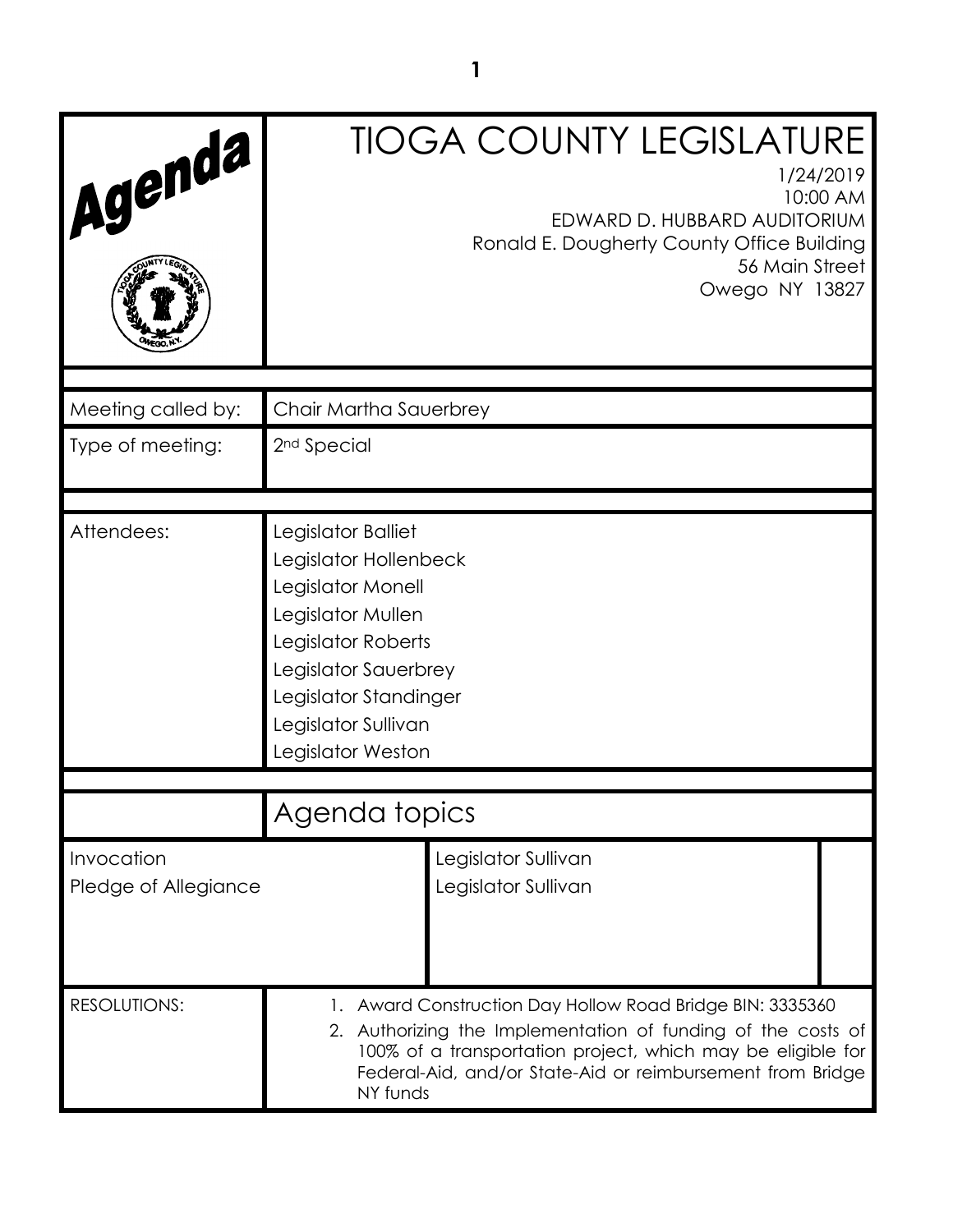REFERRED TO: PUBLIC WORKS COMMITTEE

RESOLUTION NO. -19 AWARD CONSTRUCTION

DAY HOLLOW ROAD BRIDGE BIN: 3335360

WHEREAS: Tioga County was awarded funding for this project through NYSDOT; and

WHEREAS: Funding is available for the construction of the Day Hollow over Foster Creek Bridge BIN: 3335360; and NYSDOT has concurred with the award; and

WHEREAS: The Commissioner of Public Works received sealed bids on January 10, 2019 and the bids results were as follows:

| Procon Contracting LLC            | \$784,000.00 |
|-----------------------------------|--------------|
| R. DeVincentis Construction, Inc. | \$793,000.00 |
| Economy Paving                    | \$815,958.00 |
| Silverline Construction           | \$833,205.00 |
| <b>Vector Construction</b>        | \$854,227.00 |
| ING Civil Inc.                    | \$912,400.00 |
| <b>Slate Hill Constructors</b>    | \$931,622.00 |

WHEREAS: Barton & Loguidice, Syracuse, NY have completed the review of the bids and finds the low bidder Procon Contracting LLC, Vestal, NY meets all of the qualifications of the bid specifications; therefore be it

RESOLVED: That the Tioga County Legislature authorize awarding the bid to Procon Contracting, LLC Vestal, NY not to exceed \$784,000.00 to be paid out of the following account:

H5110.540004.H1606 – Day Hollow over Foster Creek Bridge – BIN 3335360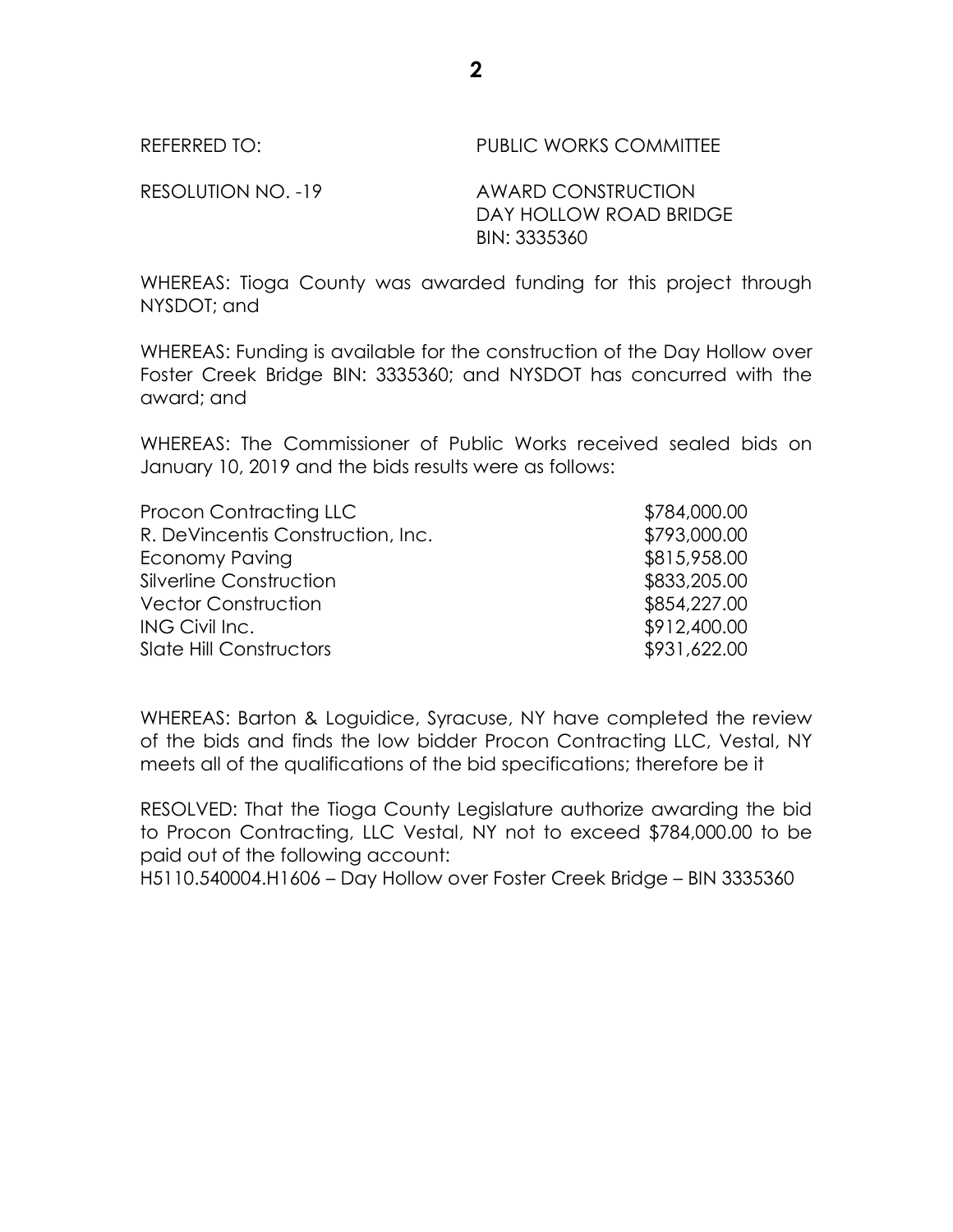## REFERRED TO: PUBLIC WORKS COMMITTEE

RESOLUTION NO. -19 AUTHORIZING THE IMPLEMENTATION AND FUNDING OF THE COSTS OF 100% OF THE COSTS OF A TRANSPORTATION PROJECT WHICH MAY BE ELIGIBLE FOR FEDERAL AID AND OR STATE AID, OR REIMBURSEMENT FROM BRIDGE NY FUNDS

WHEREAS: A project for the rehabilitation of BIN 3335400, West River Drive over Parks Creek, PIN 9754.81 (the Project) is eligible for funding under Title 23 U.S. Code, as amended, that calls for the apportionment of the costs of such program to be borne at the ratio of 95% Federal Funds and 5% non-Federal Funds; and

WHEREAS: The County of Tioga will design, let and construct the "project"; and

WHEREAS: The County of Tioga desires to advance the Project by making a commitment of 100% of the costs of the work of the Project or portions thereof;

NOW, THEREFORE, the Tioga County Legislature, duly convened does hereby

RESOLVED: That the Tioga County Legislature hereby approves the above-subject project; and it is hereby further

RESOLVED: That the Tioga County Legislature hereby authorizes the County of Tioga to pay 100% of the cost of the Preliminary Engineering / Design work for the Project or portions thereof, with the understanding that qualified costs may be eligible for Federal-aid, State-aid, or reimbursement from Bridge NY funds; and it is further

RESOLVED: That the sum of \$130,000 is hereby appropriated from the West River Drive Bridge account H5110.540004.H1903 and made available to cover the costs of participation in the above phases of the Project; and it is further